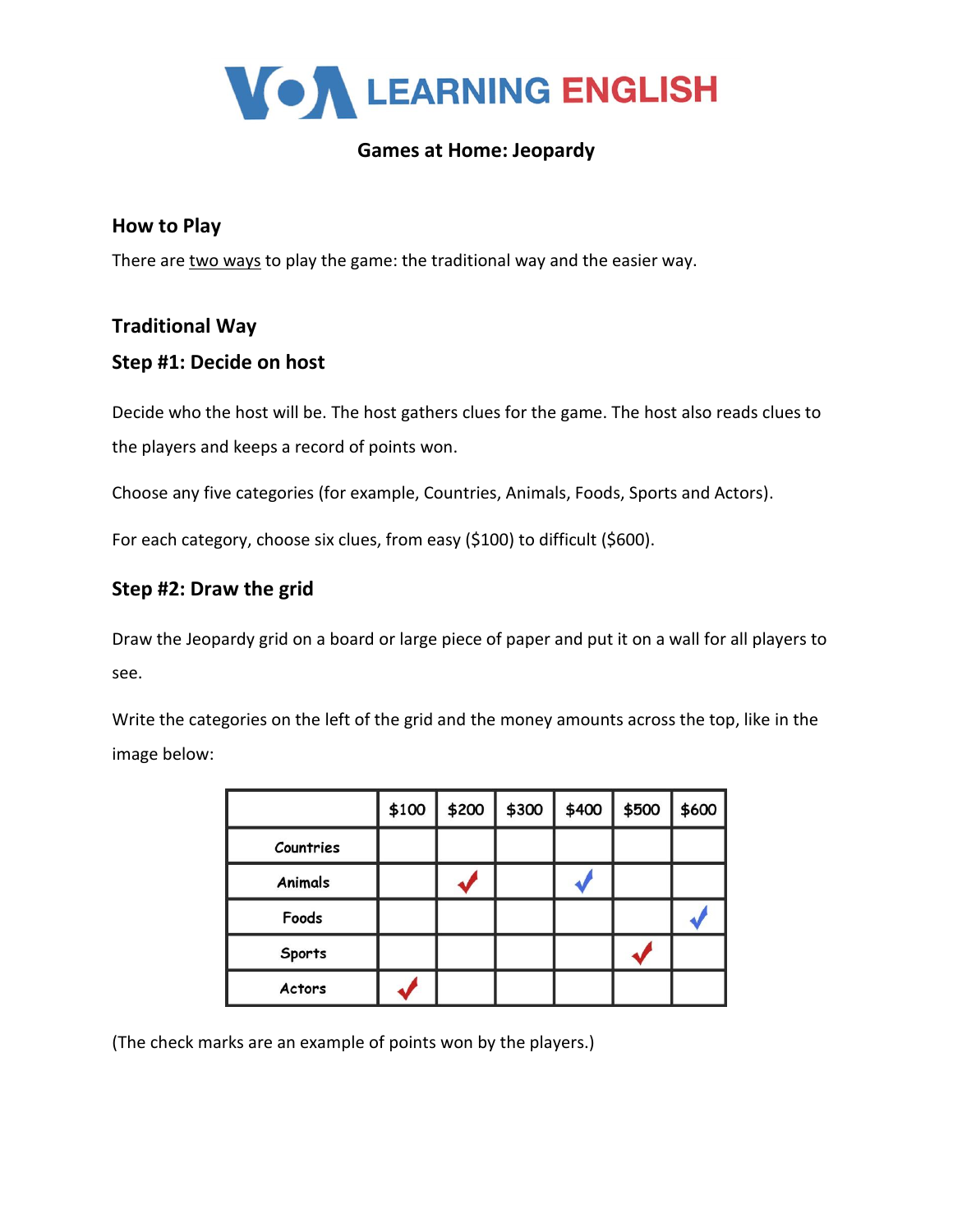# **Step #3: Choose players / teams**

Now, it is time to choose players.

If you have only three people, one person will be the host and the other two will be players. If you have four or more people, together you can decide whether to have teams or individual players.

### **Step #4: Play the Game!**

Together, decide which player or team goes first. The first player/team picks a category and money amount. The host reads the clue. The player/team gives their answer in question form.

Example:

Player: I'll take Countries for \$100. Host: This Asian country is famous for its high-quality motorcycles. Player: What is Japan? Host: That is correct!

For a correct answer, the player/teams wins the points. They also choose another category and keep playing until they give a wrong answer.

For a wrong answer, the other player (or team) can try to answer the question. If *they* get it right, *they* win the points.

If no one knows the answer, no one gets the points and you move to the next clue.

For each correct answer, the host makes a mark on the board or paper to show who won the points. If you have different color markers, you can use a different color for each team and put a check mark next to their points (like in the image).

If you don't have markers, write the players' names next to the points won. For teams, write the team names.

The game ends when all of the clues have been used. You then add up the total amount won by each side and announce the winners.